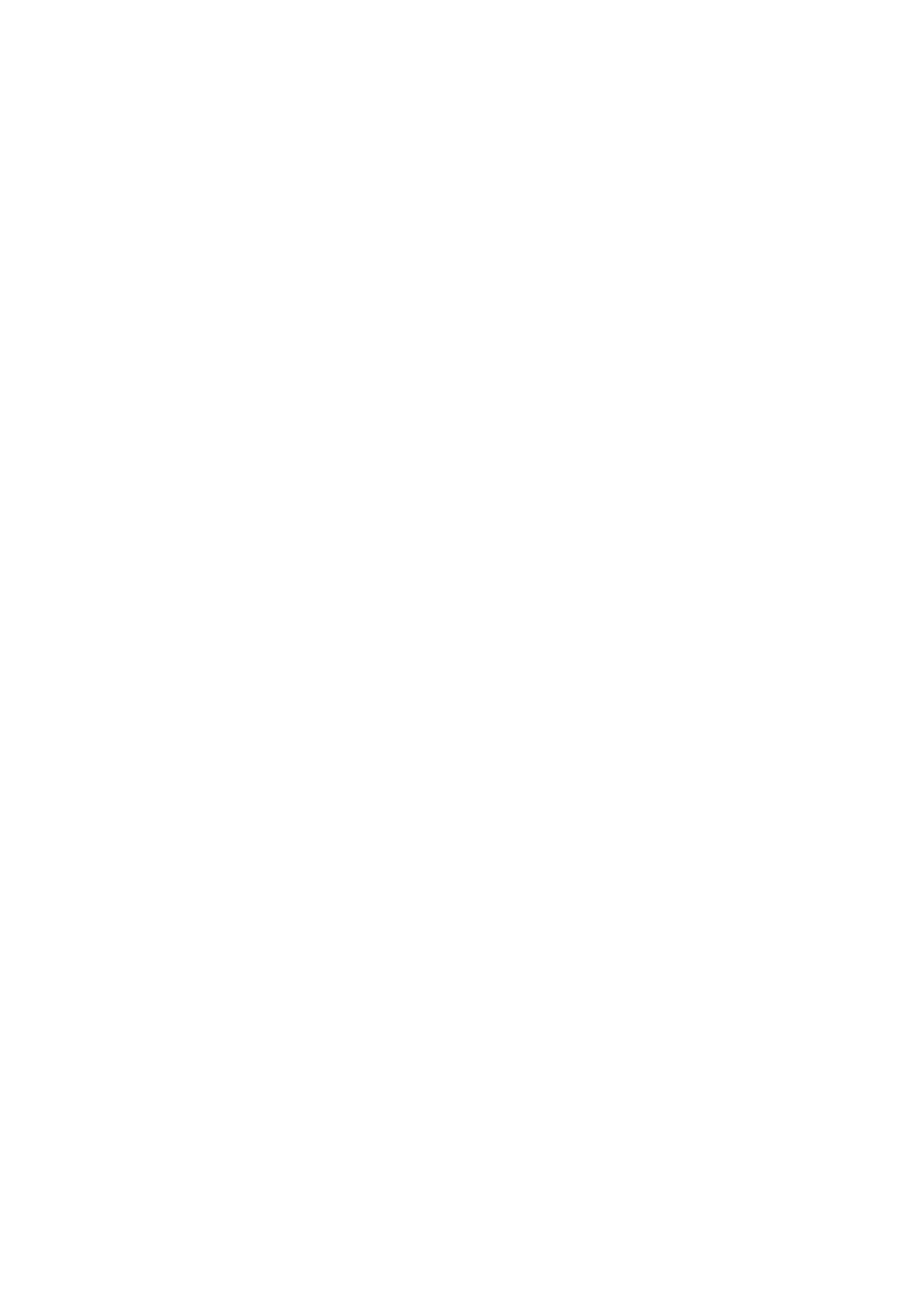#### **CONTENT**

## **SECTION 1: INTRODUCTION TO THE CURRICULUM AND ASSESSMENT POLICY STATEMENT: TECHNICAL OCCUPATIONAL**

- 1.1 Background
- 1.2 Overview
- 1.3 General aims of the Technical Occupational Curriculum
- 1.4 Time allocation

#### **SECTION 2: INTRODUCTION TO ENGLISH FIRST ADDITIONAL LANGUAGE**

- 2.1. What is English First Additional Language?
- 2.2. Language levels
- 2.3. Skills to be studied in English First Additional Language
- 2.4. Additive Bilingualism
- 2.5. Specific aims
- 2.6. Requirements for English First Additional Language as a subject
- 2.7. Career opportunities

#### **SECTION 3: OVERVIEW OF TOPICS PER TERM AND ANNUAL TEACHING PLANS**

- 3.1 Content overview per Year
- 3.2 Content outline per term (Annual Teaching Plan)

#### **SECTION 4: ASSESSMENT IN ENGLISH FIRST ADDITIONAL LANGUAGE**

- 4.1 Introduction
- 4.2 Informal or daily assessment (assessment of learning0
- 4.3 Formal assessment (assessment of learning)
	- 4.3.1 Formal Assessment requirements
- 4.4 Projects
- 4.5 Programme of assessment
	- 4.5.1 Assessment across the four years
	- 4.5.2 Timing of formal assessments
- 4.6 Recording
- 4.7 Reporting
- 4.8 Moderation of assessment
- 4.9 Progression and promotion
- 4.10 General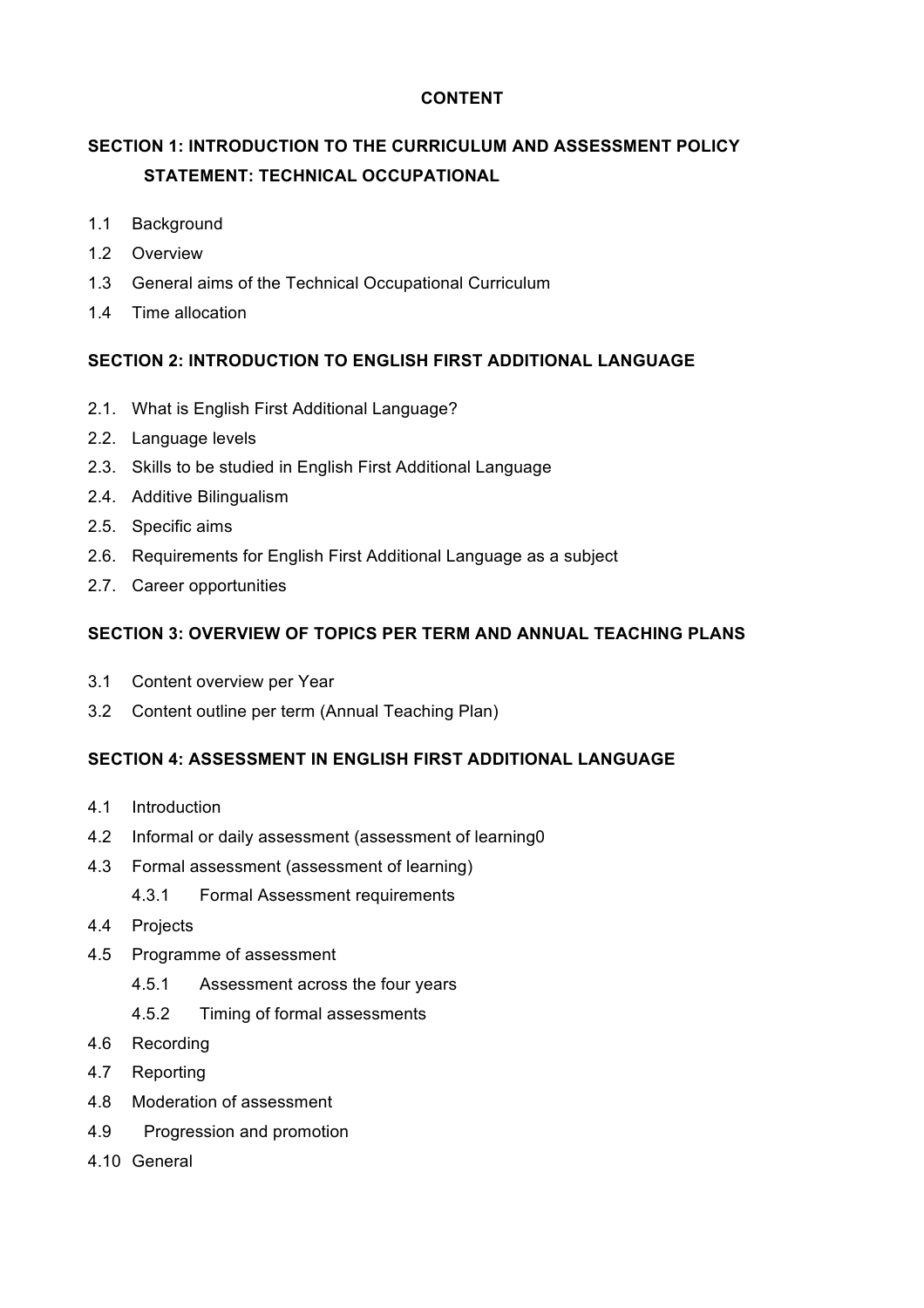#### **SECTION 5: RESOURCES**

- Annexure 1 Athletic event
- Annexure 2 Communication
- Annexure 3 Fundamental obstacles to communication
- Annexure 4 Telephone etiquette
- Annexure 5 Information Literacy
- Annexure 6 Information Literacy ll
- Annexure 7 Curriculum Vitae
- Annexure 8 Cover letter & Interviewing

#### **SECTION 6: REFERENCES**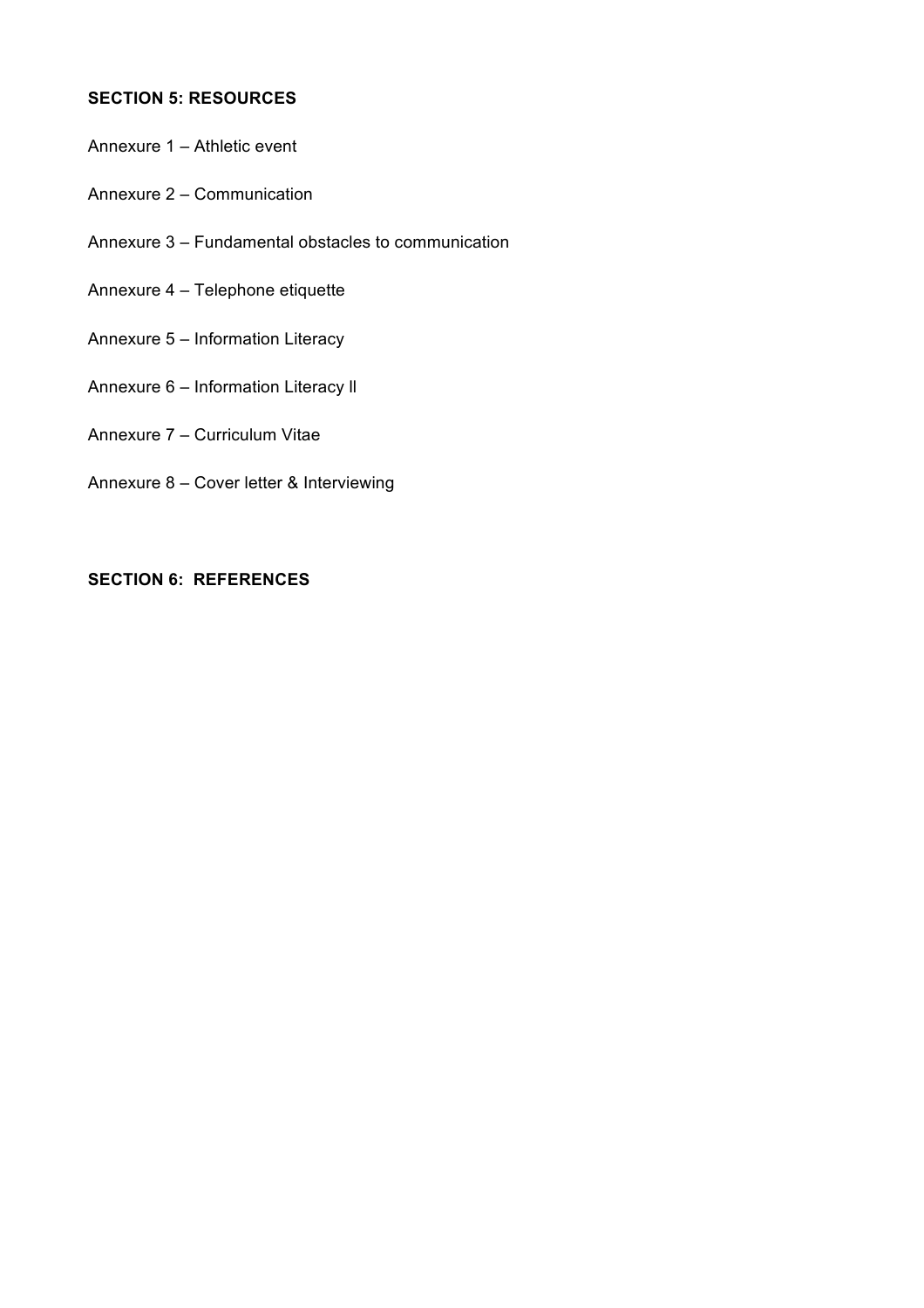#### **SECTION 1:**

### **INTRODUCTION TO THE CURRICULUM AND ASSESSMENT POLICY STATEMENT: TECHNICAL OCCUPATIONAL**

- 1.1 Background
- 1.2 Overview
- 1.3 General aims of the Technical Occupational Curriculum
- 1.4 Time allocation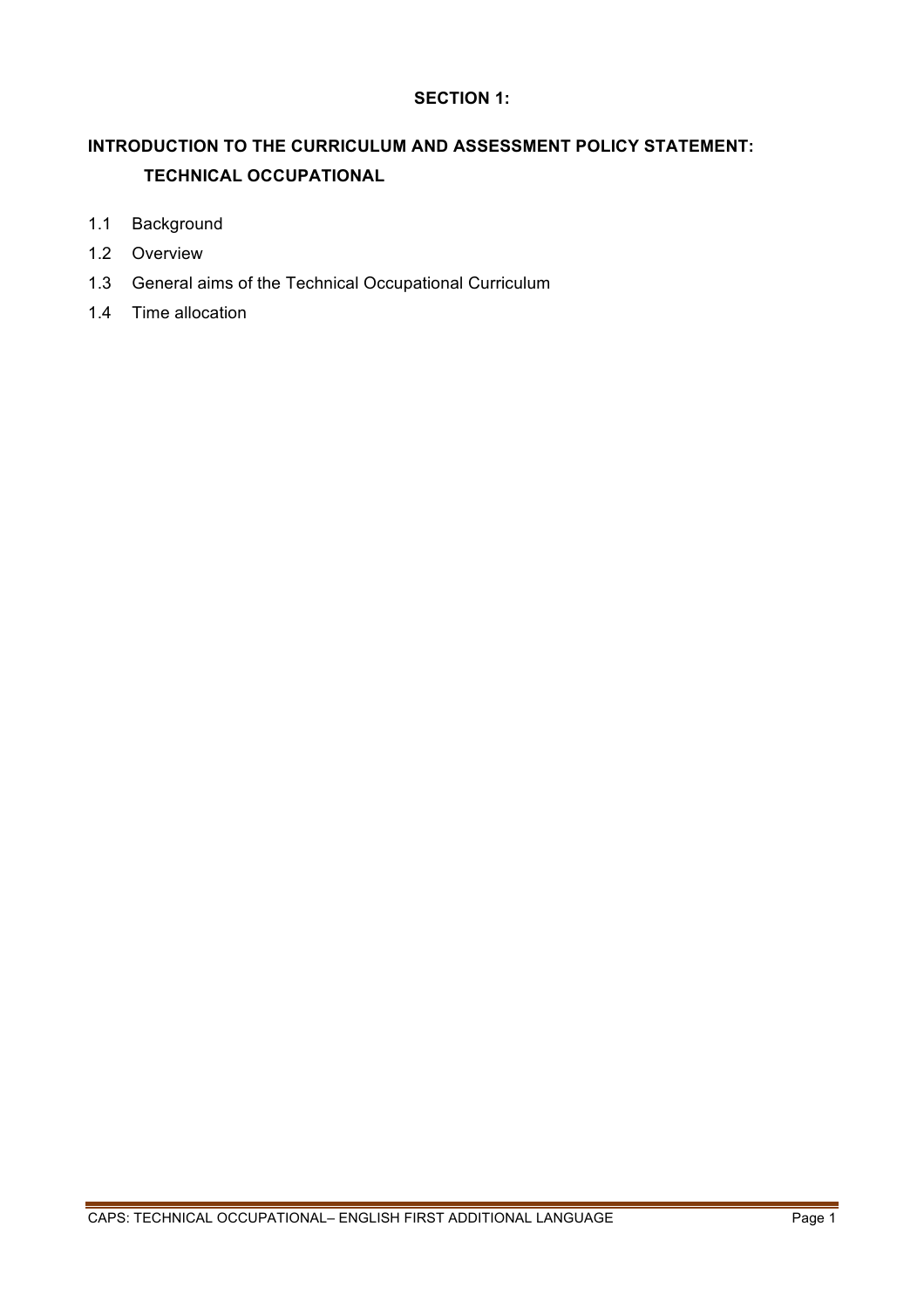#### SECTION 2:

#### **INTRODUCTION TO ENGLISH FIRST ADDITIONAL LANGUAGE**

#### **2.1 WHAT IS LANGUAGE?**

Language is a tool for thought and communication. It enables learners to make better sense of the world they live in. Learning to use language effectively enables learners to acquire knowledge, to express their identity, feelings and ideas, to interact with others, and to manage their world. It also provides learners with a rich, powerful and deeply rooted set of images and ideas that can be used to make their world other than it is; better and clearer than it is.

#### **2.2 LANGUAGE LEVELS**

#### 2.2.1 Home Language

The Home Language level assumes that learners come to school able to understand and speak the language. It is the language first acquired by learners. Emphasis is placed on the teaching of the listening, speaking, reading and writing skills at this language level.

#### 2.2.2 First Additional Language

The First Additional Language refers to a language which is not a mother tongue but which is used for certain communicative functions in a society, that is, medium of learning and teaching in education. English First Additional Language is very important for learners whose Home Language is not English. English is an acknowledged language worldwide and is the language commonly used in the World of Work. It would be almost impossible to communicate effectively in the world of work without being able to use English and therefor will make employment very difficult.

#### **2.3 SKILLS TO BE STUDIED IN ENGLISH FIRST ADDITIONAL LANGUAGE**

|                | Listening and Speaking                  |
|----------------|-----------------------------------------|
| $\overline{2}$ | Reading and Viewing (Phonics in Year 1) |
| 3              | <b>Writing and Presenting</b>           |
| $\overline{4}$ | Language Structures and Conventions     |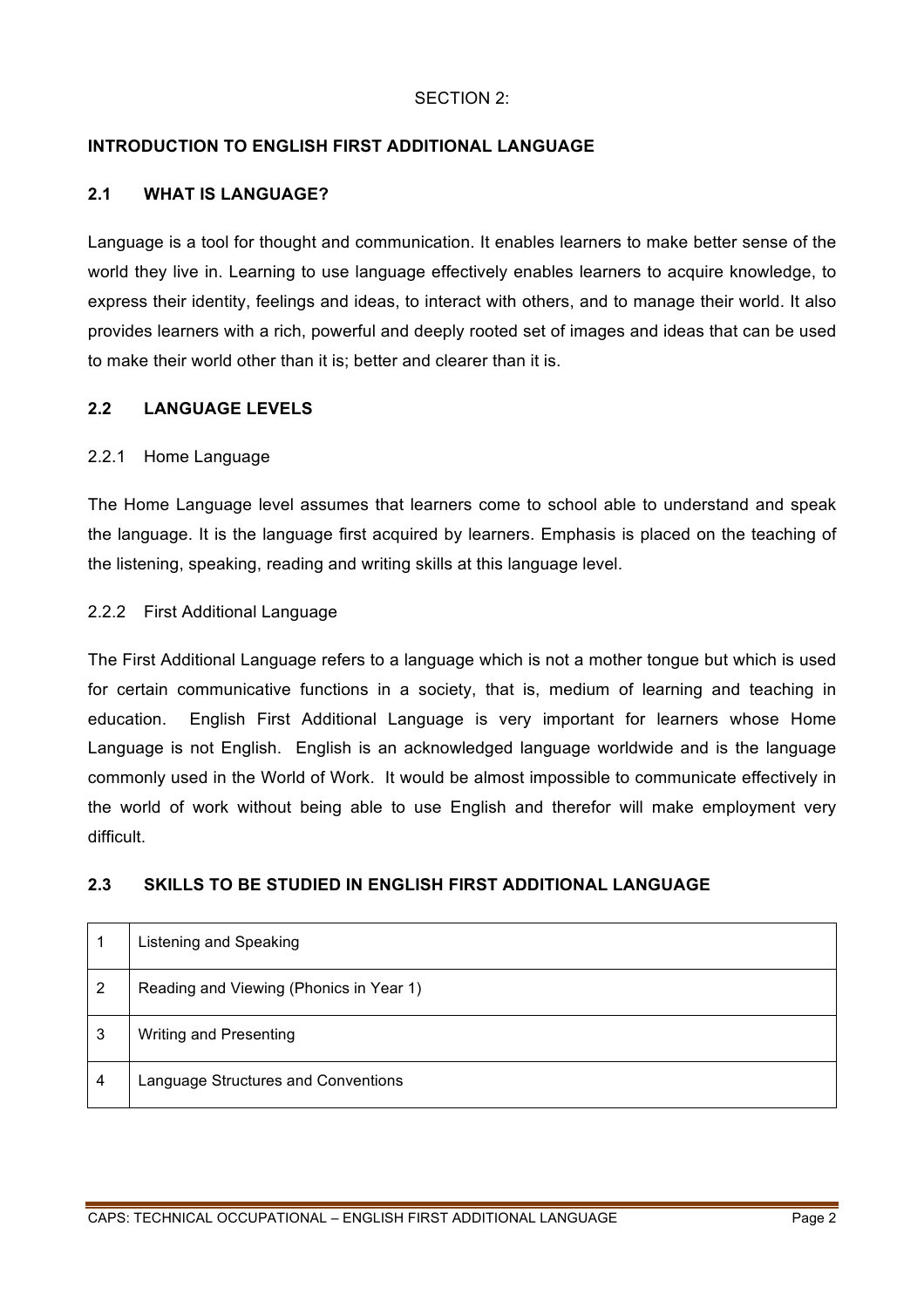#### **2.4 ADDITIVE BILINGUALISM**

To enhance what was already learned in English First Additional Language in the primary school, they still need to build a strong oral foundation. They need to hear lots of simple, spoken English which they can understand from the context. Listening to the teacher read

Stories, dialogues etc. is a good way of doing this as it also supports children's emergent literacy development. As children's understanding grows, they need plenty of opportunities to speak the language in simple ways. This provides the foundation for learning and improving reading and writing skills.

Fortunately, children can transfer many literacy skills from their home language. For example, if learners are taught handwriting well in their home language, they can use this skill when writing in English. If they learn phonics in their home language, it will be great help when learning soundspelling relationships in English. They can apply their knowledge in English and learn those soundspelling relationships that are different in English.

The First Additional Language CAPS take advantage of learners' literacy skills in their home language. For example, activities such as Guided reading that are introduced in the Home Language CAPS is also introduced in the First Additional Language CAPS. This is what is called 'additive bilingualism' – developing a stronger literacy foundation in the Home Language and building First Additional Language literacy onto this.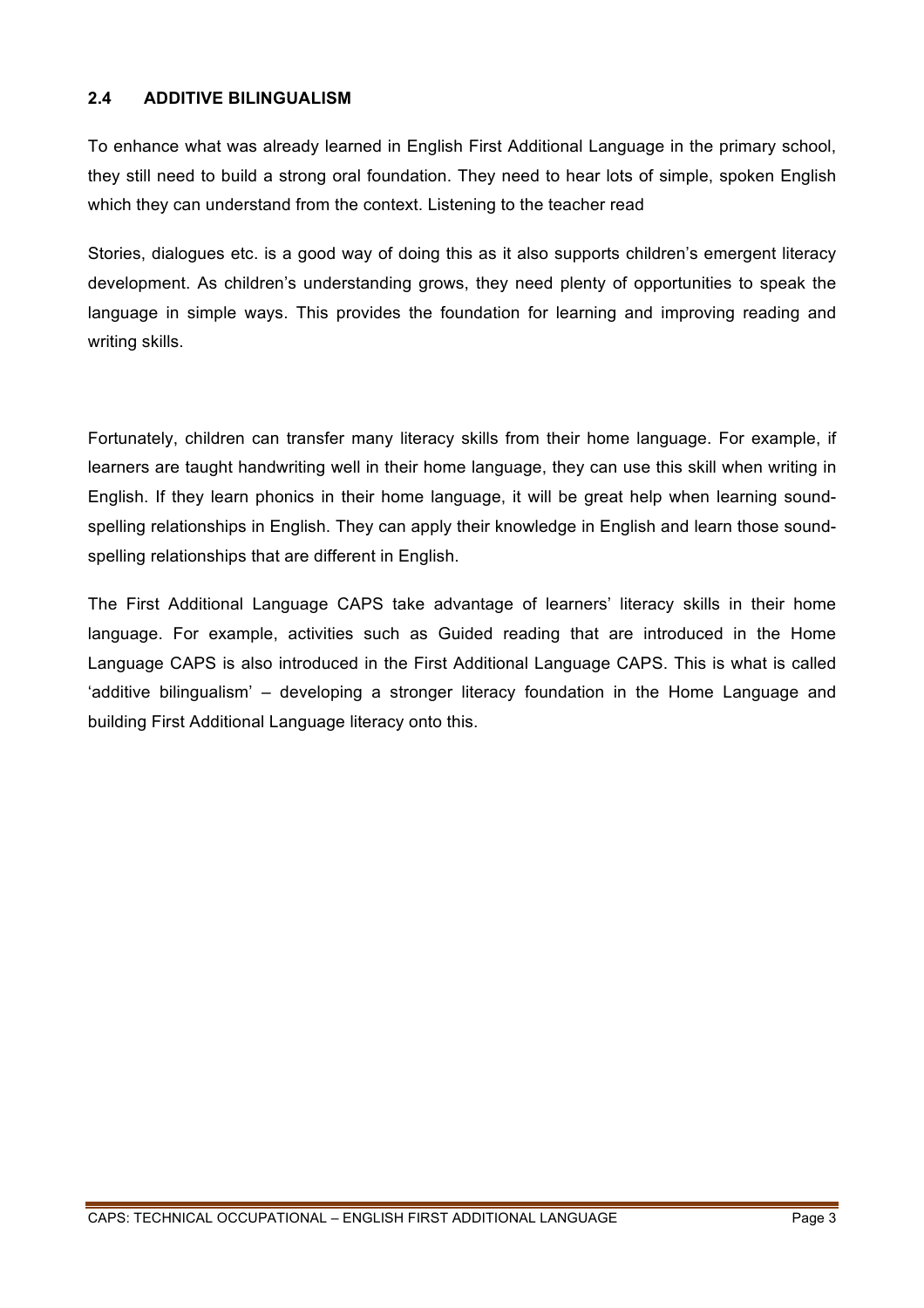#### **2.5 SPECIFIC AIMS**

Focus should be given to developing literacy in the First Additional Language. Thus more time is devoted to listening, speaking, reading & viewing activities in the First Additional Language CAPS for Year 1. Writing and Language structure & Conventions will increase from Year 1 to 4.

#### 2.5.1 Listening and Speaking

Listening and Speaking are central to learning in all subjects. Through effective Listening and Speaking, learners collect and synthesise information, construct knowledge, solve problems, and express ideas and opinions. Critical listening skills enable learners to recognise values and attitudes embedded in texts and to challenge biased and manipulative language

#### 2.5.2 Reading and Viewing

Well-developed Reading and Viewing skills are central to successful learning across the curriculum. Learners develop proficiency according to their own ability in Reading and Viewing a wide range of literary and non-literary texts, including visual texts. Learners recognise how genre and register reflect the purpose, audience and context of texts. Through classroom and independent reading, learners become critical and creative thinkers. Use guided group reading and independent/pair reading methods and gradually get learners to do more and more independent reading. Encourage your learners to do independent reading in any spare time that they have. Reading gives learners more exposure to their additional language. We know from research that children's vocabulary development is heavily dependent on the amount of reading they do. You will also set a variety of comprehension activities to ensure that learners understand what they read.

The activities for Reading and Writing are as follows:

#### a. Exposure to environmental print

From their earliest years, South African children are exposed to a great deal of environmental print in English, for example in signage (traffic signs, shop signs) and packaging. The teacher can start labelling objects in the classroom in both the Home Language and English. These activities support incidental learning; they are not focused literacy activities and should not be given too much time.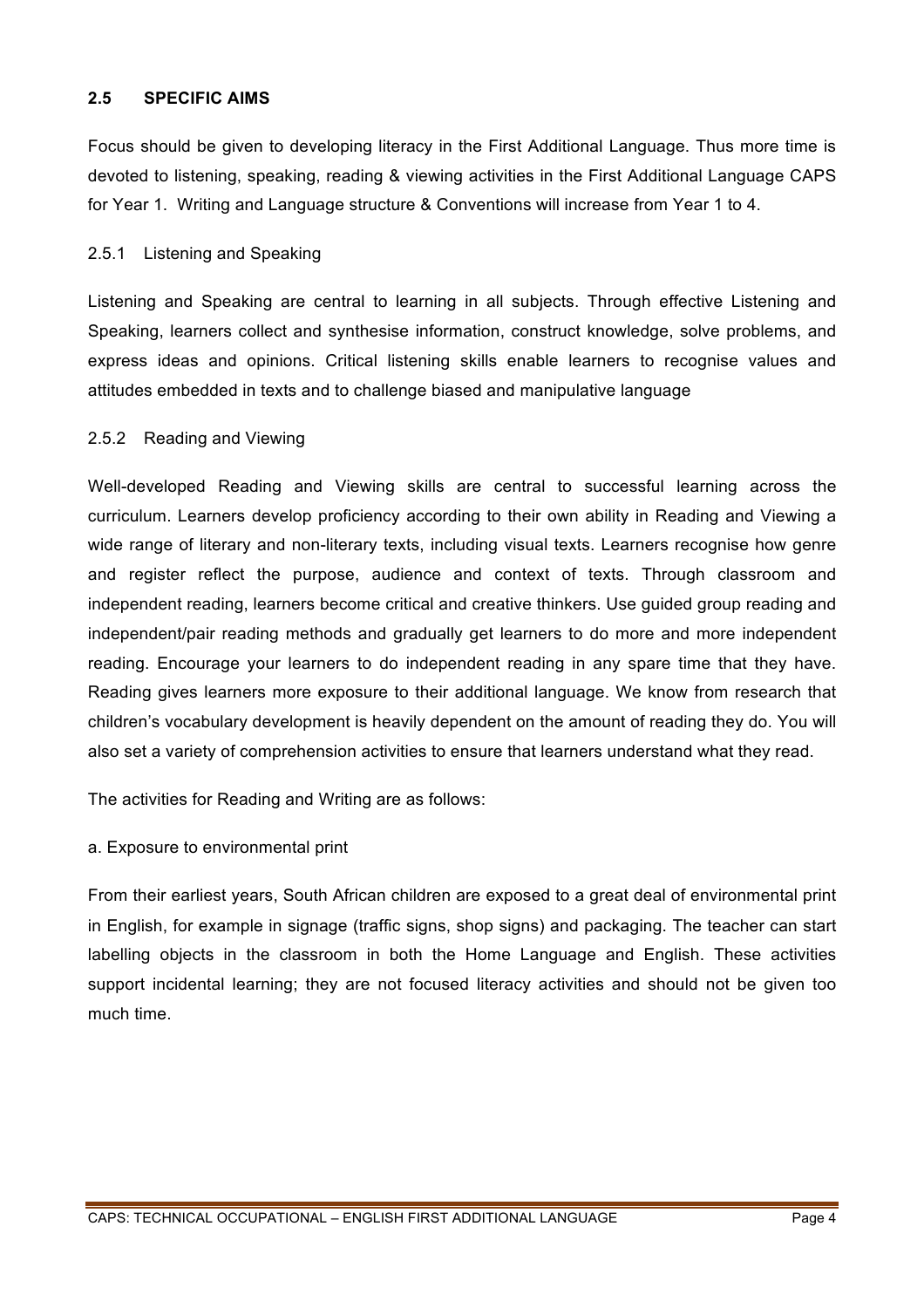#### b. Shared Reading

Shared Reading is introduced in Year 1, this activity is an important focus for language and literacy development. The purpose of Shared Reading is to give learners exposure to their additional language in a meaningful, supportive context. It also develops learners' emergent literacy in their additional language. They develop concepts of print and start to recognise written words in English. At this level, the teacher should:

- Choose a very simple enlarged text (e.g. a Big Book, font 14) with a limited amount of text and good illustrations.
- The story should have a clear, simple structure.
- Talk about the pictures with the learners so that they understand the vocabulary. Ask questions in their home language. Help them to link the story to their lives.
- Read the text several times to the learner while you are using your finger or a 'pointer' to enable learners to follow your progress through the text.
- Ask questions about the story.
- Gradually involve learners in 'reading' the story.

As learners progress in each Year the texts should become more challenging. The teacher models fluent reading and uses the text to develop vocabulary, comprehension, decoding skills, understanding of text structure, grammar and punctuation.

#### c. Group Guided Reading

Learners are introduced to Group Guided Reading. They will be familiar with the activity since they will have been doing it in their home language. For this activity, the teacher needs a set of readers graded according to level of difficulty. The teacher should organise the learners in combined groups (strong and weak) of 4 - 5 learners and then should select a reader/text appropriate for their level. This will promote peer learning. The teacher works with an individual group while the other groups are involved in Paired or Independent Reading. The purpose of Guided Reading is for the teacher to give learners individual attention in order to develop their comprehension and word attack skills in their additional language.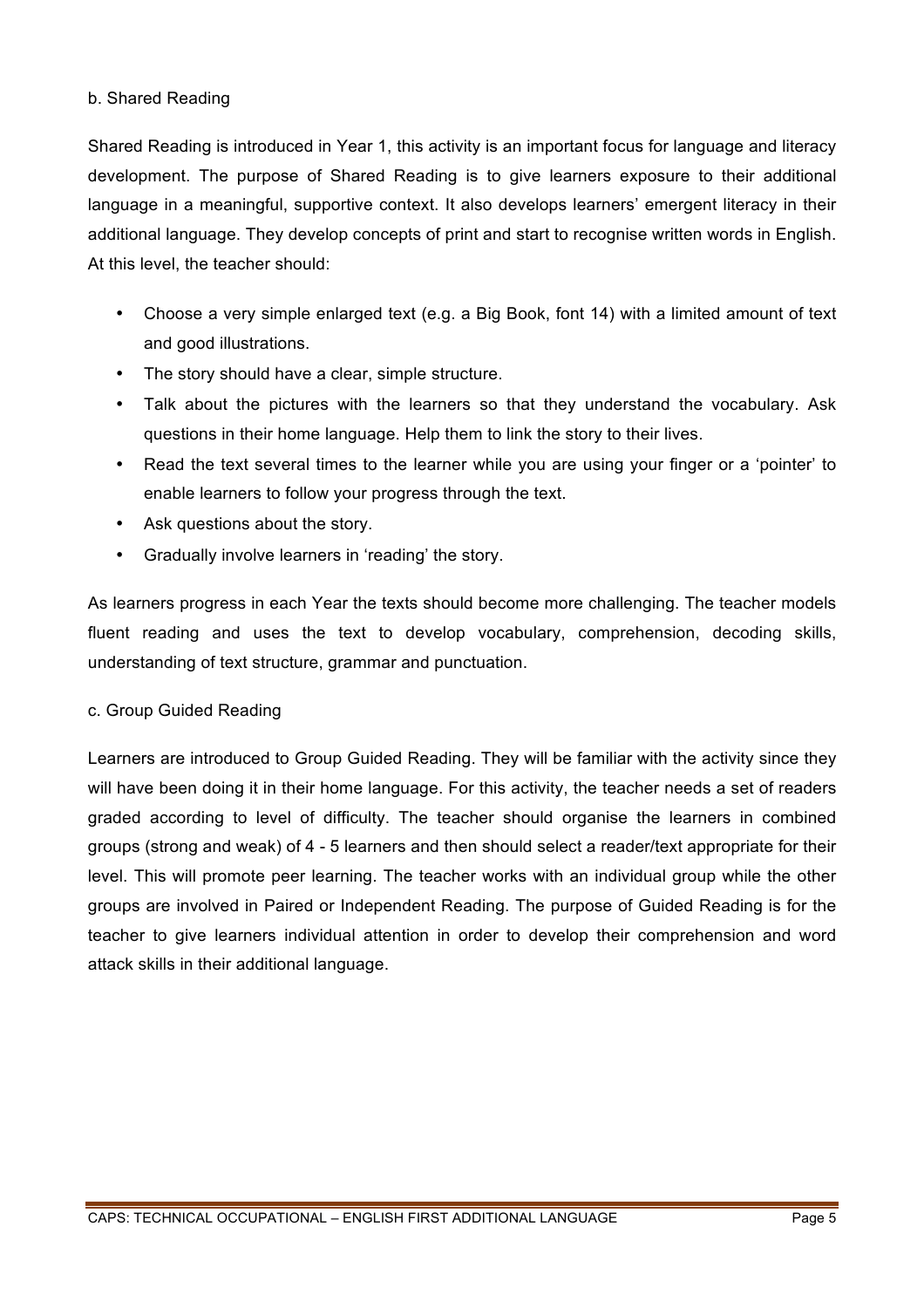#### Steps in a Group Guided Reading Lesson

I. Select an appropriate text:

Graded readers will mostly be used for group reading. They should be at a lower level than the texts used for Shared Reading. Read through the text beforehand and note any vocabulary or grammar that may be challenging for the children. These may provide the teacher with a teaching focus.

#### II. Introduction:

Introduce the type of book (e.g. fiction or non-fiction) and the topic. Help the children to link the topic to their own life experiences. Keep this 'talk' focused and just enough for the children to read successfully (3-5 minutes).

#### III. Talk about the pictures

Use the pictures to introduce the learners to the topic and talk about any new vocabulary. Again, try to keep this focused and brief. (2–3 minutes)

#### IV. First Reading:

Children read the text individually. The teacher observes the children's reading behaviours and may select an additional teaching focus based on these observations. The teacher moves from child to child and hears each read a small section of the text aloud. The teacher prompts the children at this stage by saying for example:

- What do you expect to read in this book?
- Does that make sense to you?
- Well done! You corrected yourself. That makes sense.
- What would sound right in this sentence?
- Look at the illustration.
- It could be but look at the first letter again.

Initially you will probably have to ask these questions in the learners' home language. However, as soon as possible start asking the questions in English.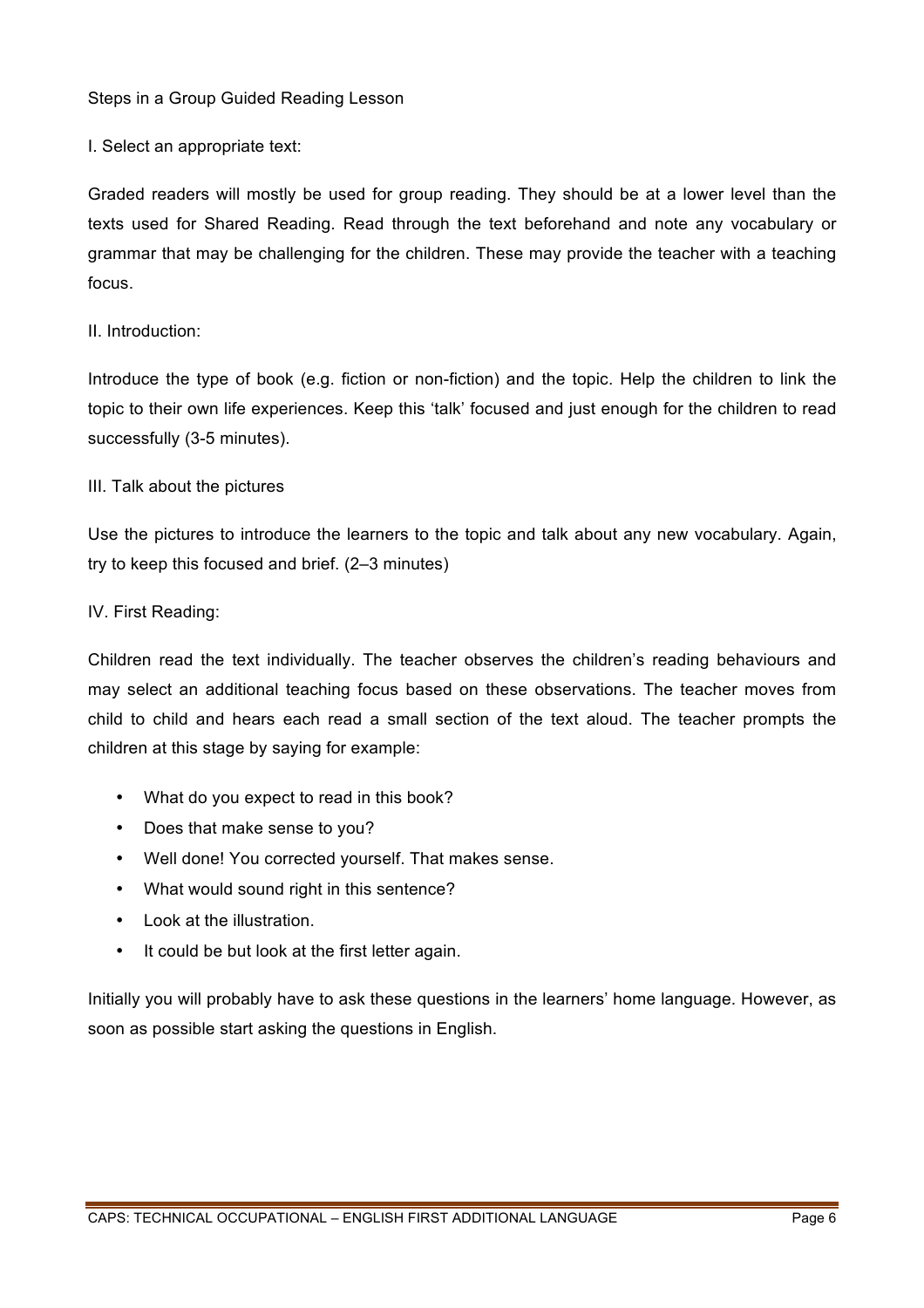#### V. Comprehension

Ask the learners questions about the text to ensure comprehension.

#### VI. Second and subsequent readings

On subsequent days children re-read the text either in pairs or alone. The prime focus here is to develop fluency and provide opportunities to use the text for the development of vocabulary, grammar and deeper comprehension of the text. Repeated reading supports the development of fluency in the additional language. Teachers may be unfamiliar with using Guided Reading especially in the First Additional Language class. Therefore, they can introduce the method gradually. Once they become confident about using it in the Home Language, they can then start using it in First Additional Language. In the meantime, teachers can do whole class reading where all the learners have a copy of the same text and each child takes a turn to read. Teachers should still observe individual children's reading behaviour and help them to develop comprehension and word attack skills. Also there is not as much time for Guided Reading in the First Additional Language CAPS as there is in the Home Language CAPS. Teachers who are using the minimum time for First Additional Language will have to do whole class reading instead of Guided Reading.

#### d. Paired and Independent Reading

Paired and Independent Reading provides a way of giving children reading practice and encouraging reading for enjoyment. In paired reading, two children read together or take turns to read. Learners should use this time to do two things: 1) re-read the reader from the Group Guided Reading Session until they can read it fluently 2) read for pleasure from books in the reading corner/class or library. The text should be at a lower level than that used for Shared and Group Guided Reading. Providing opportunities for children to read books on their own also develops fluency, provided that the books are easy enough for the children to read without help. Short, simple books with predictable text and colourful illustrations are ideal. Some teachers like to give children individual reading to do at home – to reread the group reading book or read simple, 'fun' books. This extra reading practice, done on a regular basis every day, plays an important role in learning to read.

#### e. Phonics

The first stage of learning to decode written language is oral – learning to isolate the different sounds of the language (phonemic awareness). The learner then has to relate the sounds to the letters that represent them. Start with "s, a, t, i, and n". Then blend letters together to form words (e.g. sat, tin) (phonics). The learner has to understand the words (comprehension) and encounter them so often in print that he/she recognises them automatically. Finally, the learner has to be able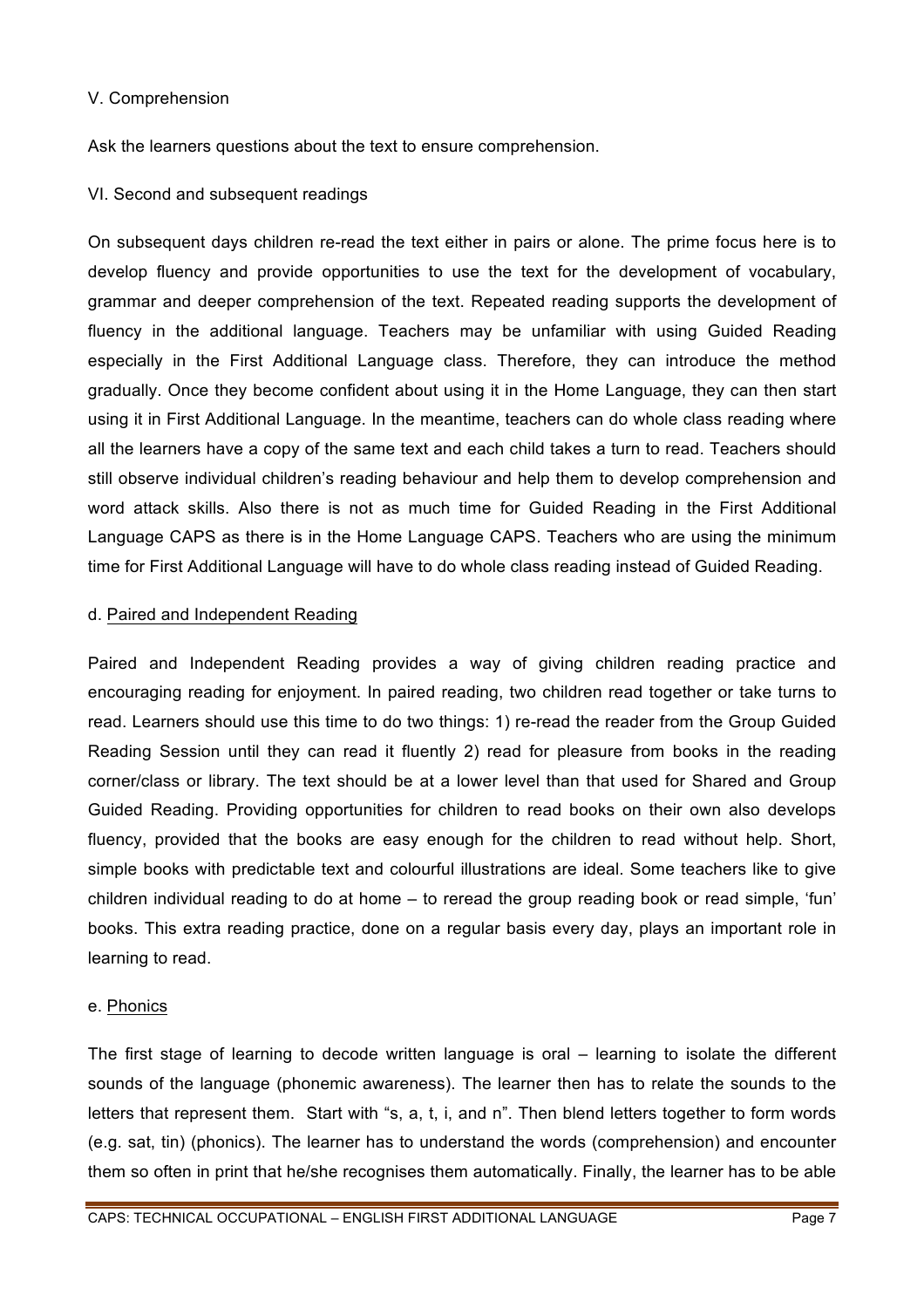to read the words in sentences quickly with comprehension (fluency). However, these elements of learning to read do not happen in a step by step sequence. For example, children learn to recognise and understand whole words from environmental print and Shared Reading when they are still very young. Nevertheless, a systematic phonics programme is important in learning to read in one's home language, alongside reading, writing, and listening to stories being read.

When children begin to read and write in their additional language, they already know how to decode in their home language. They already understand concepts of print and have considerable prior knowledge of sound-spelling relationships. What they need in their First Additional Language phonics class is practice in applying this knowledge to learning to decode text in English (e.g. blending known sounds to make words). Children also need to learn where sound-spelling relationships are different in their home and additional languages. For example, 'th' in English represents two different sounds, which are different to the sound which 'th' represents in African languages (e.g. thank, that, thatha). English vowels are particularly challenging for African language speakers, and this is made more difficult by the variety of ways in which these vowels are spelt (e.g. see, sea, key, me). It is important that in Year 1, children develop a strong oral foundation in their additional language. Otherwise, they will not understand the words they are decoding in English in Year 2 and the work they do in phonics will simply become 'barking at print'. Children will also benefit from learning to identify the sounds of English (phonemic awareness) in Year 1.

It is important for the teacher to keep in mind that her role is to build awareness over time of sound-spelling relationships in the additional language, not to drill for complete accuracy. Phonics should take the form of short, regular activities throughout Year 1.

#### Daily/weekly phonics activities

Specific attention should be given to phonics throughout Year 1. A programme is provided in the First Additional Language CAPS. In the first term, the focus is on developing phonemic awareness. In term 3 & 4, a phonics programme is provided which builds on what learners have already done in their home language. Since there is a limited time available for teaching phonics, teachers are encouraged to integrate phonics teaching into Listening, Speaking and Shared Reading activities.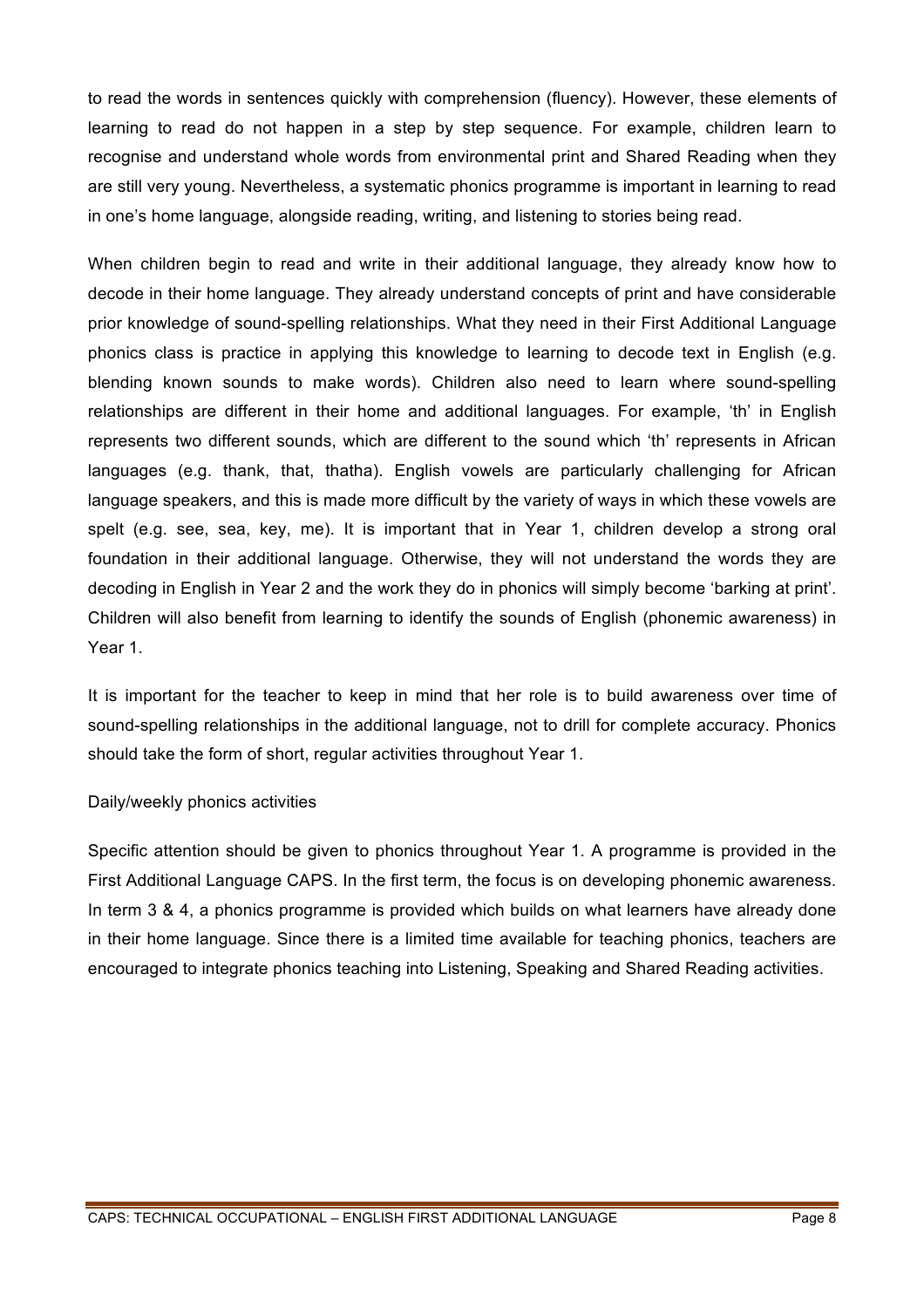#### f. Word recognition

English has a large number of words that are not spelt as they sound (e.g. one, two). It is therefore very difficult, and sometimes impossible, to decode them phonetically. Children learn to recognise sight words (or 'look and say' words) by seeing them repeatedly. Words that appear frequently in texts (high frequency words) can be learned in this way. The more children read in their additional language, the more sight words they will acquire.

#### g. Comprehension

Children are often able to decode in their additional language, but are unable to understand what they read. This results in what some people call 'barking at print'. The main reason that children are unable to comprehend text is that their language skills are weak. They lack sufficient vocabulary and grammar to make sense of what they read. Therefore, the teacher must build their vocabulary and grammar by exposing them to plenty of English at the right level. Strategies such as building a 'word wall' in the classroom and encouraging learners to keep personal dictionaries (or vocabulary books) are also helpful. Getting children to read more in their additional language is perhaps the best way of improving their vocabulary. However, this strategy will only work if the texts are at a suitable level for independent reading.

Another important way of developing children's reading comprehension is by asking questions that enable learners to engage with the text. The teacher should begin with simple questions, e.g. 'Who ….?' (e.g. Who ate the apple?) 'What ….?' (e.g. What did Joseph eat?) and 'Where ….?' (e.g. Where did Joseph go to sleep?) Gradually, as learners get used to question forms and develop the language necessary to answer them, more complex questions can be asked. By the time learners exit Year 1, they should be able to answer 'Why …?' questions (e.g. 'Why didn't Joseph eat the orange?).

For further information on how to teach Shared Reading, Guided Reading, Paired and Independent Reading, Phonics, word recognition and comprehension, refer to the Department of Basic Education's handbook, 'Teaching Reading in the Early Grades' (2008), which can be downloaded from www.education.gov.za

#### 2.5.3 Writing and Presenting

Writing is a powerful instrument of communication that allows learners to construct and communicate thoughts and ideas coherently. Frequent writing practice across a variety of contexts, tasks and subjects enables learners to communicate functionally and creatively. Writing which is appropriately scaffold using writing frames, produces competent, versatile writers who will be able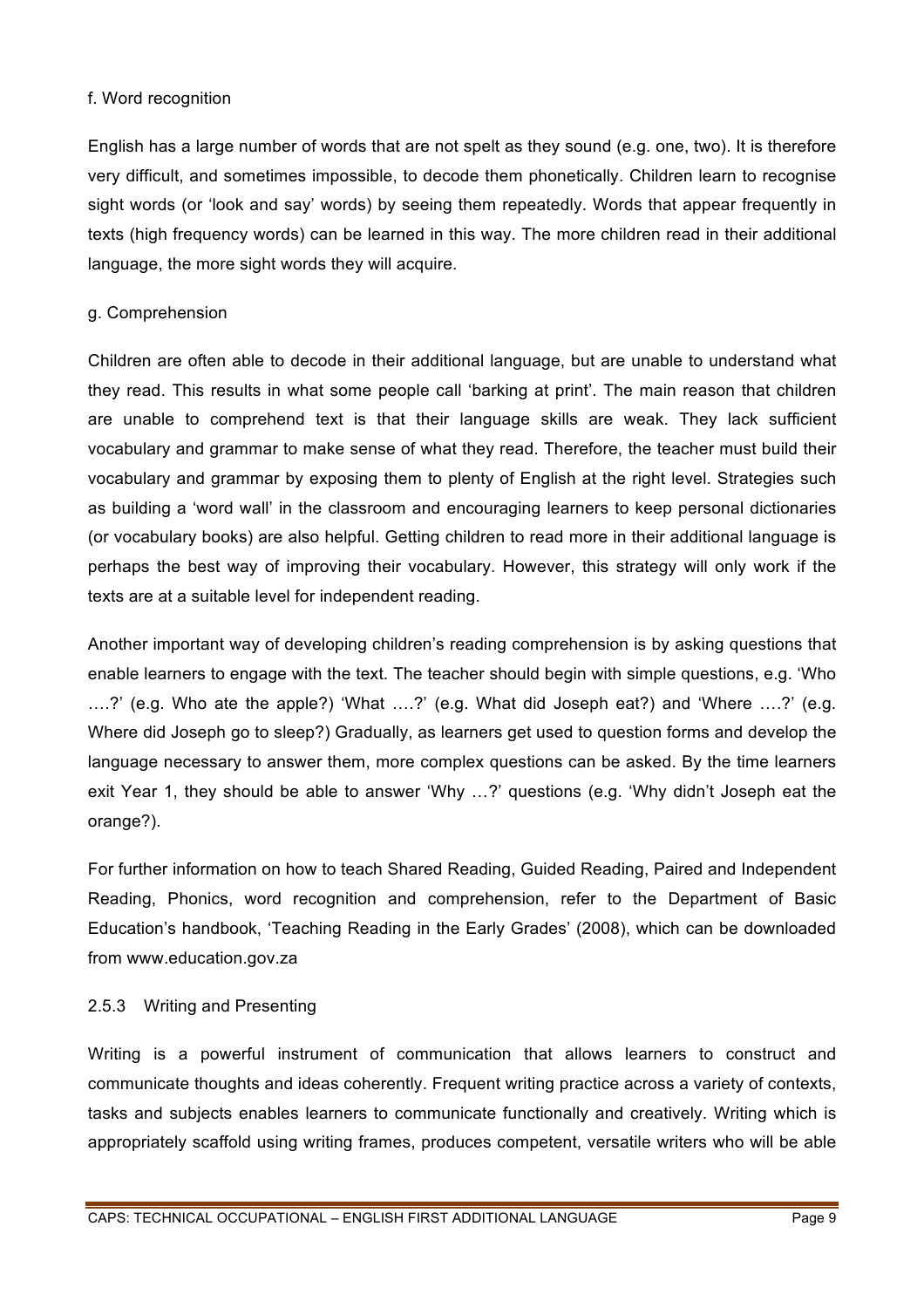to use their skills to develop and present appropriate written, visual and multi-media texts for a variety of purposes.

- Process approach to writing.
- Writing and designing texts is a process which consists of the following stages:
- Pre-writing/planning.
- Drafting.
- Revision.
- Editing/Proofreading.
- Publishing/presenting.
- Learners need an opportunity to put this process into practice and they should:
- Decide on the purpose and audience of a text to be written and/or designed;
- Brainstorm ideas using, for example mind maps, flow charts or lists;
- Consult relevant sources, select relevant information and organise ideas;
- Produce a first draft which takes into account purpose, audience, topic and text structure
- Read drafts critically and get feedback from others (classmates or the teacher);
- Edit and proofread the draft; and
- Produce a neat, legible, edited final version.

#### 2.5.4 Language Structures and Conventions

A good knowledge of vocabulary and grammar provides the foundation for skills development (listening, speaking, reading and writing) in the First Additional Language. Year 3 and 4 learners will build on the foundation that was laid in Year 1 and 2.

Learners will learn how Language Structures and Conventions are used. They will develop a shared language for talking about language (a 'meta-language'). They will be able to evaluate their own and other texts critically in terms of meaning, effectiveness and accuracy. They will also be able to use this knowledge to build meaning from word and sentence levels to whole texts, and to see how a text and its context are related. Through interacting with a variety of texts, learners extend their use of vocabulary (also vocational vocabulary) and correctly apply their understanding of Language Structures and Conventions.

Through interacting with a variety of texts, learners extend their use of vocabulary and correctly apply their understanding of Language Structures and Conventions. In Year 3 and 4 of First Additional Language learners will take more notice of words and grammatical structures they are already familiar with from Year 1 and 2. Explore the way their additional language works and take some conscious control of it, and use this developing knowledge to check their usage of language,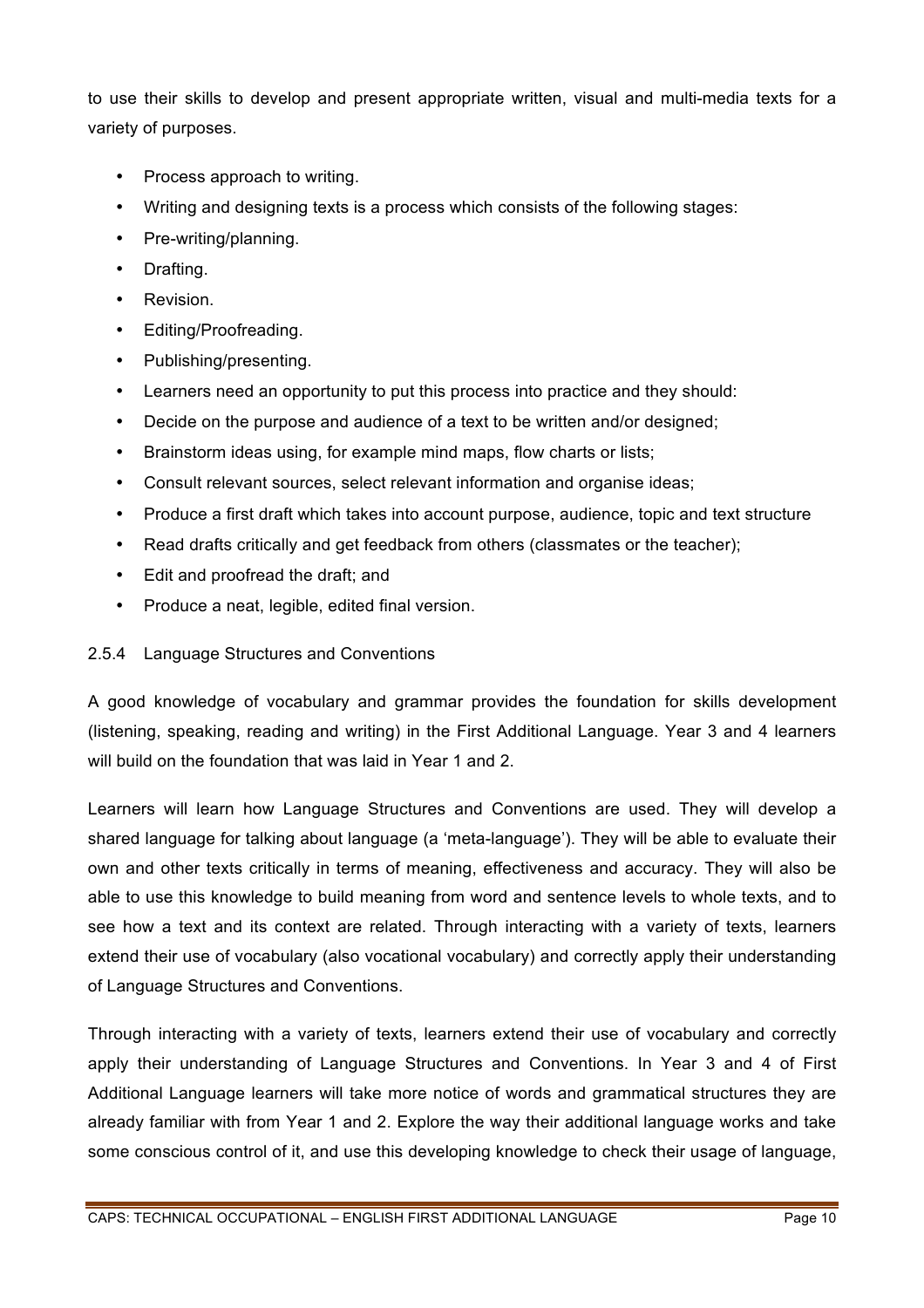especially when writing. It is expected that Language Structures and Conventions should be taught in context as other language skills are taught and developed. The teaching plans contain a list of Language Structures and Conventions (items) that should be covered in each grade. When selecting listening and reading texts for each two-week cycle, make sure that they contain some of the language items you want to cover. Create activities related to these texts that will enable learners to use these items, in context. Similarly, the texts learners will write will include some of the language items. Give your learners guidance on appropriate and correct usage of these items. Select some of the items your learners have difficulty with and give them formal practice. Thirty minutes per week is set aside for formal instruction and practice in Language Structures and Conventions.

#### a. Language teaching approaches

The approaches to teaching language are text-based, communicative and process orientated. ()The text-based approach and the communicative approach are both dependent on the continuous use and production of texts.

The Balanced Language Approach has been adopted by the Department of Basic Education (DBE) as the methodology to teach Languages. It balances various approaches to the teaching of reading and uses all language skills (listening, reading, speaking and writing) in a balanced way.

A text-based approach explores how texts work. The purpose of a text-based approach is to enable learners to become competent, confident and critical readers, writers and viewers of texts. It involves listening to, reading, viewing and analysing texts to understand how they are produced and what their effects are. Through this critical interaction, learners develop the ability to evaluate texts. The text-based approach also involves producing different kinds of texts for particular purposes and audiences. This approach is informed by an understanding of how texts are constructed. This approach will require quite a lot of modelling, support and scaffolding in the First Additional Language classroom. Suggestions for these are built into the teaching plans.

A communicative approach suggests that when learning a language, a learner should have a great deal of exposure to the target language and many opportunities to practise or produce the language by communicating for social or practical purposes. Language learning should be a natural, informal process carried over into the classroom where the literacy skills of reading/viewing and writing/presenting are learned in a 'natural' way – learners read by doing a great deal of reading and learn to write by doing a range of writing.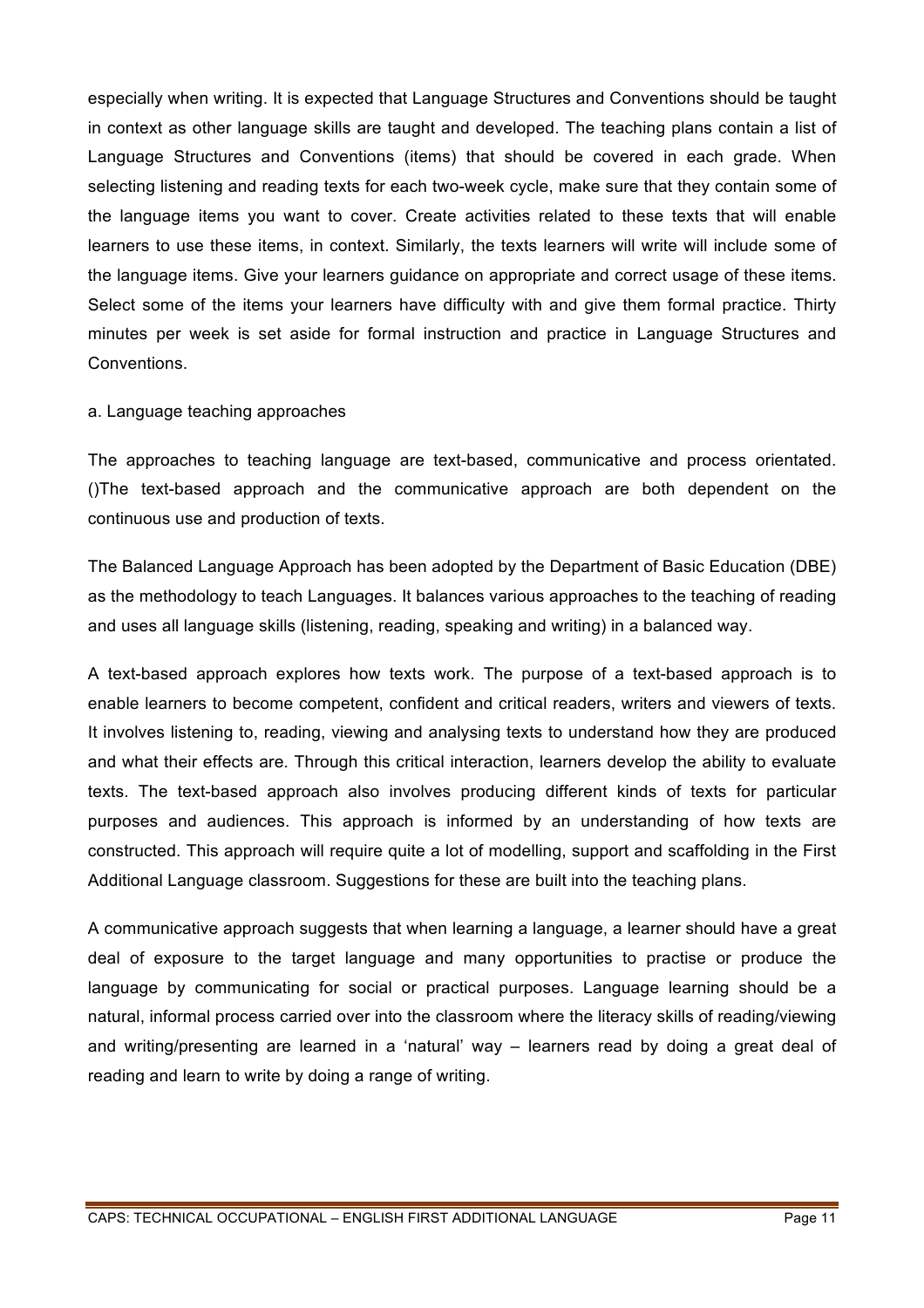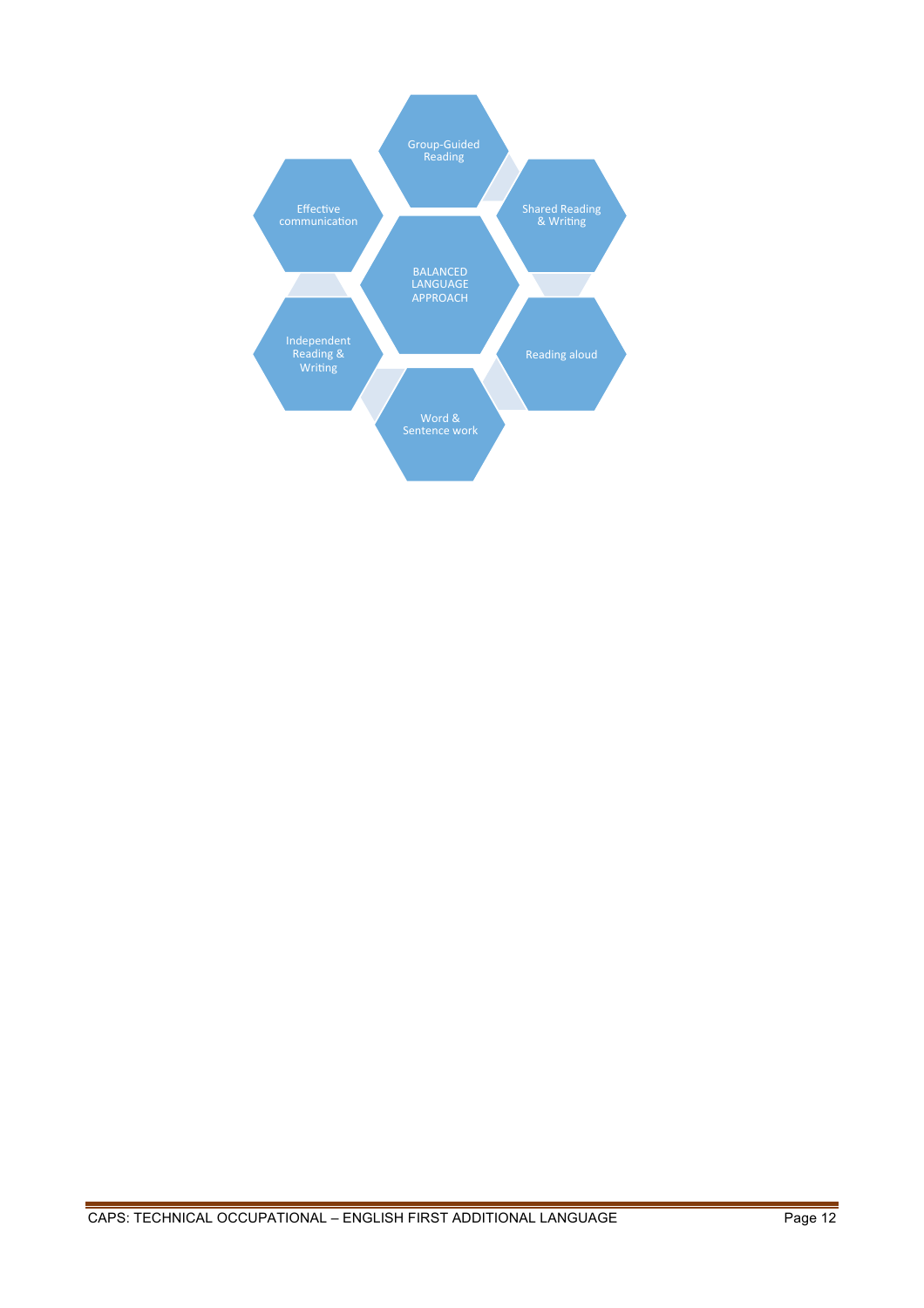#### **2.6 REQUIREMENTS FOR ENGLISH FIRST ADDITIONAL LANGUAGE AS A SUBJECT**

#### 2.6.1 Time Allocation

The suggested teaching time for the First Additional Language in the Year 1 - 4 is 2 hours per week. All language content is provided within a two-week cycle (4 hours). The following time allocation for the different language skills is suggested:

| <b>TOPICS/SKILLS</b>                       | <b>TIME ALLOCATION PER 2 WEEKS</b>                                                                                                                                                                                                                                                                                                                                 |                   |                   |                 |
|--------------------------------------------|--------------------------------------------------------------------------------------------------------------------------------------------------------------------------------------------------------------------------------------------------------------------------------------------------------------------------------------------------------------------|-------------------|-------------------|-----------------|
|                                            | Year 1                                                                                                                                                                                                                                                                                                                                                             | Year <sub>2</sub> | Year <sub>3</sub> | Year 4          |
| Listening<br>and<br><b>Speaking (oral)</b> | $1\frac{1}{2}$ hr                                                                                                                                                                                                                                                                                                                                                  | $1\frac{1}{2}$ hr | $1\frac{1}{2}$ hr | $1\%$ hr        |
| <b>Reading</b><br>and<br><b>Viewing</b>    | 1 <sub>hr</sub>                                                                                                                                                                                                                                                                                                                                                    | 1 <sub>hr</sub>   | 1 $hr$            | 1 <sub>hr</sub> |
| <b>Writing</b><br>and<br><b>Presenting</b> | 1 $hr$                                                                                                                                                                                                                                                                                                                                                             | 1 <sub>hr</sub>   | 1 <sub>hr</sub>   | 1 <sub>hr</sub> |
| Language<br><b>Structure</b><br>and        | $\frac{1}{2}$ hr                                                                                                                                                                                                                                                                                                                                                   | $1/2$ hr          | $\frac{1}{2}$ hr  | $1/2$ hr        |
| <b>Conventions</b>                         | *Language Structures and Conventions and their usage are integrated within the time<br>allocation of the four language skills. There is also time allocated for formal practice.<br>Thinking and reasoning skills are incorporated into the skills and strategies required for<br>Listening and Speaking, for Reading and Viewing, and for Writing and Presenting. |                   |                   |                 |

#### 2.6.2 Resources

- a. Personal resources for learners
	- 1 x A4 Flip file
	- 1 x 72 page exercise book
	- 2 blue pens, 2 greys pencils, rubber, ruler, scissor, glue, colour pencils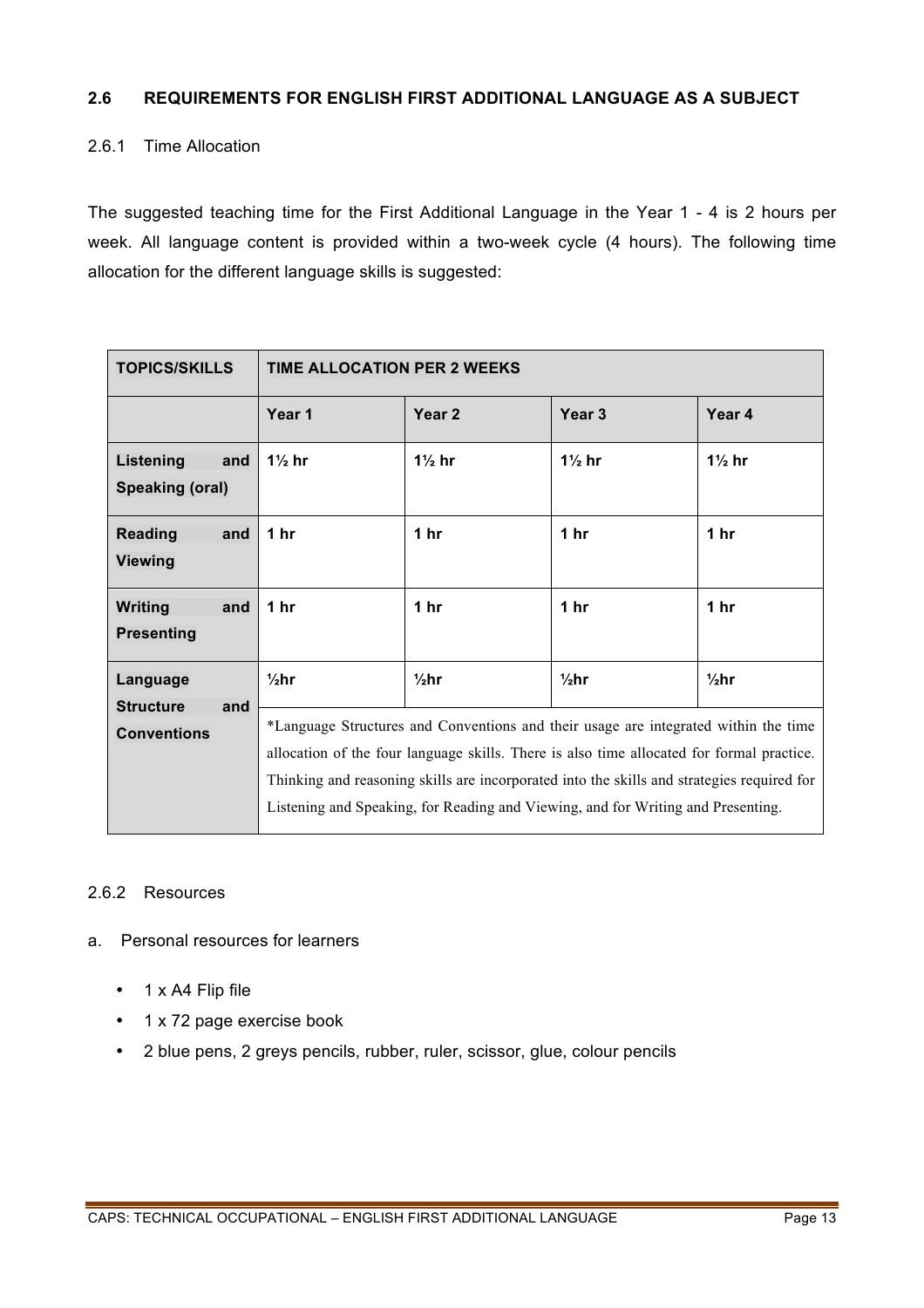### b. Minimum requirements and equipment in FAL classes

| <b>FUNDAMENTAL MATERIALS</b>                                                                 |                                                                                                                                           |  |  |  |  |
|----------------------------------------------------------------------------------------------|-------------------------------------------------------------------------------------------------------------------------------------------|--|--|--|--|
| A Curriculum and Assessment Policy Statement<br>document                                     | National Language in Education Policy                                                                                                     |  |  |  |  |
| A TEACHER SHOULD HAVE THE FOLLOWING CORE MATERIALS                                           |                                                                                                                                           |  |  |  |  |
| English FAL textbooks                                                                        | Multimedia projector                                                                                                                      |  |  |  |  |
| Dictionary                                                                                   | Internet access/ Wi-Fi                                                                                                                    |  |  |  |  |
| Access to computer (preferable in the classroom to<br>be used with the multimedia projector) | Readers containing the following text types:<br>stories, drama, poetry, dialogues, comic strips,<br>Information-, Social- and Media-texts |  |  |  |  |
| <b>LEARNER AND TEACHER RESOURCES</b>                                                         |                                                                                                                                           |  |  |  |  |
| <b>Brochures</b>                                                                             | <b>Notices</b>                                                                                                                            |  |  |  |  |
| Information texts                                                                            | Social texts                                                                                                                              |  |  |  |  |
| Magazines                                                                                    | Newspapers                                                                                                                                |  |  |  |  |
| Flyers                                                                                       | You-tube (audio-video aids)                                                                                                               |  |  |  |  |
| Television programmes                                                                        | Posters                                                                                                                                   |  |  |  |  |
| Radio programmes                                                                             | Advertisements                                                                                                                            |  |  |  |  |
| Video clips (audio-video aids)                                                               | Card board                                                                                                                                |  |  |  |  |
| Glue                                                                                         | Scissors                                                                                                                                  |  |  |  |  |
| Colour pencils                                                                               | Coloured permanent markers                                                                                                                |  |  |  |  |
| Newspapers                                                                                   | Magazines                                                                                                                                 |  |  |  |  |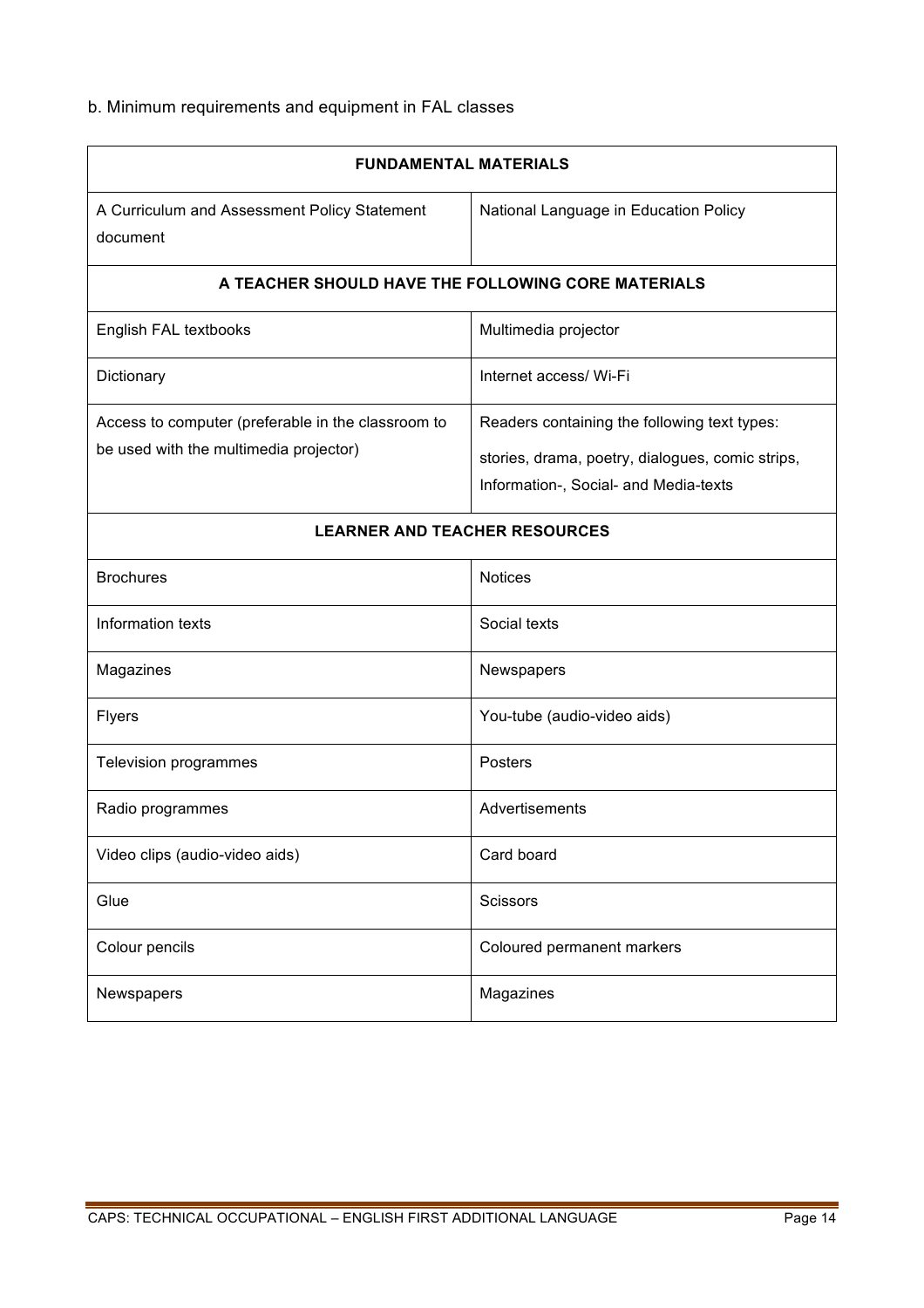#### 2.6.3 Infrastructure, equipment and finances

#### Infrastructure/Environment

A teaching space with the following minimum requirements is recommended:

- Teachers with skills to teach learners experiencing barriers to learning.
- Classes with not more than 18 learners.
- These learners often have emotional, social and psychological problems that need to be addressed intensively. Therefore there is a need for Occupational Therapists and Psychologists at every school. This deprives the learners of becoming the best he/she could be.
- Classrooms with tables and chairs at the right height for every learner to sit and work on.
- Electricity in all class rooms to use equipment required.
- The grounds and buildings (classes, bathrooms, stoops etc.) of the school must be accessible for learners and parents with disabilities. Suggestions: ramps, bars, levelling play grounds, accessible toilets.

#### Equipment

The table below provides the minimum equipment required to teach the subject:

| Personal computer / Laptop | Internet access      |
|----------------------------|----------------------|
| Multimedia projector       | Wi - Fi              |
| Printer                    | Photocopying machine |
| Photocopying paper         | Ink and Toner        |